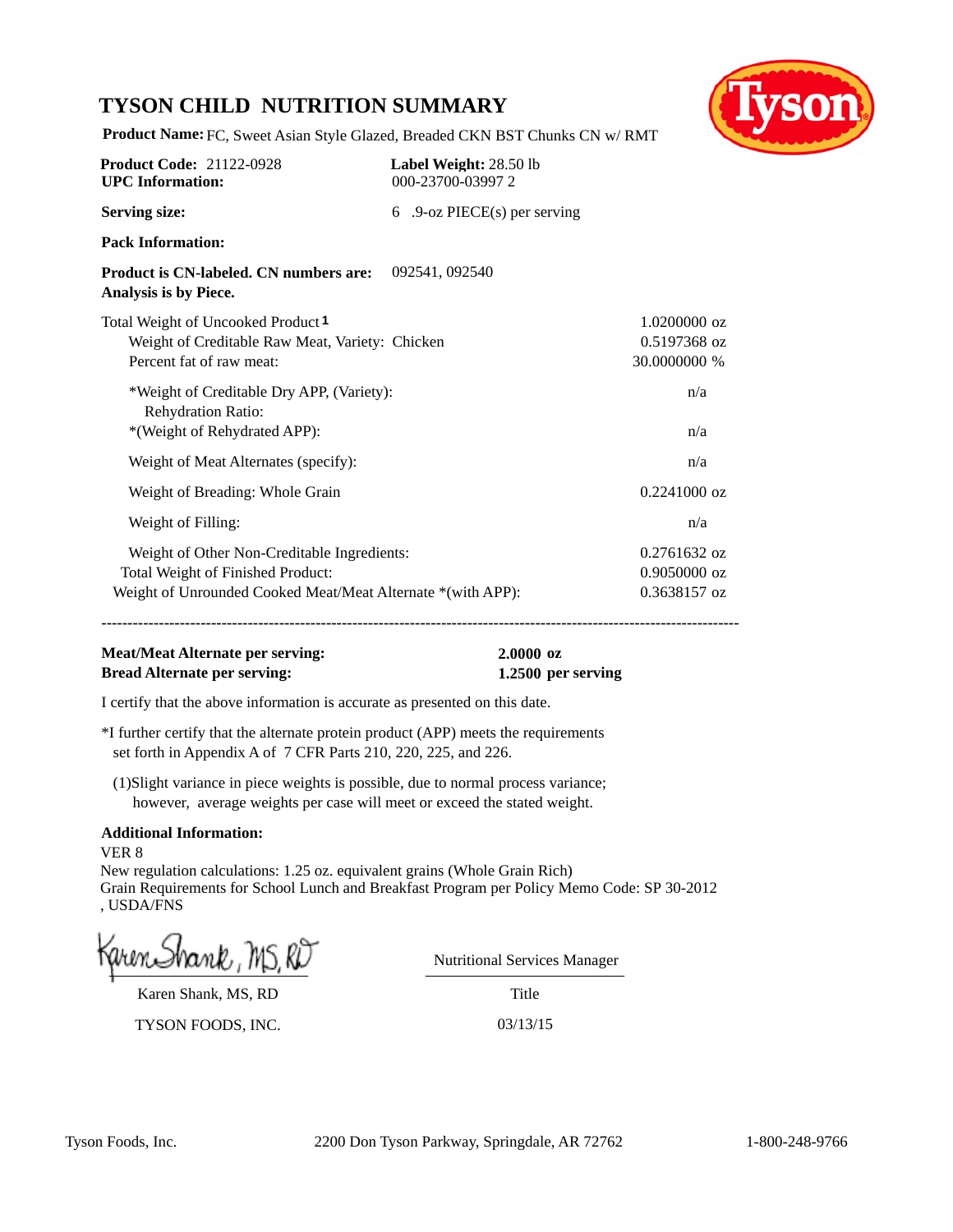# **Product Information**





### **Whole Grain Breaded Asian Glazed Boneless Wings, 0.91 oz.**

Product Code: 21122 -928 UPC Code: 00023700039972

- Available for commodity reprocessing USDA 100103
- Made with whole muscle white meat for the same premium bite and texture of whole muscle but without the price
- Consistent piece sizes for easy CN portioning with an authentic made-from-scratch appearance

#### **PREPARATION**

Appliances vary, adjust accordingly. Convection Oven From Frozen: 1. **Preheat oven to 350°F.** 2. Arrange<br>pieces in a single layer on a baking sheet. 3. Heat in oven for 7-9 minutes.

#### **PIECE COUNT**

Not Currently Available

#### **MASTER CASE**

| Gross<br>Weight | 30.097 LB        | Width:  | 13 IN    |
|-----------------|------------------|---------|----------|
| Net Weight      | $28.5 \text{ B}$ | Length: | 17 IN    |
| Cube:           | 1.439 FT         | Height: | 11.25 IN |

#### **PALLET CONFIGURATION**

|  | $Ti: 8$ $Hi: 6$ |  |
|--|-----------------|--|
|  |                 |  |

#### **STORAGE**

| Shelf Life:     | $365$ days |
|-----------------|------------|
| Storage Temp:   | 0 F        |
| Storage Method: | Frozen     |

**Nutrition Facts** Serving Size: CN SVG 6 PCE (152g)

Servings Per Container: About 84

 $\mathbb{R}$   $\mathbb{R}$   $\mathbb{R}$ 

| Amount Per Serving<br>Calories 310                                                                                                        | Calories from Fat 120 |  |  |
|-------------------------------------------------------------------------------------------------------------------------------------------|-----------------------|--|--|
|                                                                                                                                           | % Daily Value*        |  |  |
| Total Fat 13g                                                                                                                             | 20%                   |  |  |
| Saturated Fat 2.5g                                                                                                                        | 13%                   |  |  |
| Trans Fat 0g<br>Polyunsaturated Fat 6q<br>Monounsaturated Fat 4.5q                                                                        |                       |  |  |
| Cholesterol 55mg                                                                                                                          | 18%                   |  |  |
| Sodium 520mg                                                                                                                              | 22%                   |  |  |
| Total Carbohydrate 27g                                                                                                                    | 9%                    |  |  |
| Dietary Fiber 2g<br>Sugars 5g                                                                                                             | 8%                    |  |  |
| Protein 22g                                                                                                                               | 44%                   |  |  |
| Vitamin A 2%                                                                                                                              | Vitamin C 0%          |  |  |
| Calcium %                                                                                                                                 | Iron $10%$            |  |  |
| * Percent daily values are based on a 2,000 calorie<br>diet. Your daily values may be higher or lower<br>depending on your calorie needs. |                       |  |  |



**CN Label Numbers:** 092541, 092540

**CN Statement:** Six, 0.905 oz. fully cooked, sweet Asian style glazed, breaded, chicken breast chunks with rib meat provides 2.00 oz. equivalent meat and 1.25 oz. equivalent grains for the Child Nutrition Meal Pattern Requirements.

To obtain a signed copy of the CN statement for this item, please contact the Tyson Food Service Concierge via [e-mail](mailto:fscomments@tyson.com) or call 1-800 - 248 -9766.

#### **INGREDIENTS**

Boneless, skinless chicken breast chunks with rib meat, water, seasoning [sugar, honey, brown sugar, modified corn starch, maltodextrin, garlic powder, wheat starch, soy sauce (wheat, soybeans, salt, vinegar, lactic acid), onion powder, spice, glycerine, vinegar solids, natural flavors, soy lecithin], sodium phosphates, sea salt, modified food starch. BREADED WITH: Whole wheat flour, water, enriched rice flour (enriched with ferric orthophosphate, niacin, thiamine mononitrate, folic acid), enriched wheat flour (enriched with niacin, reduced iron, thiamine mononitrate, riboflavin, folic acid), modified wheat starch, whole grain yellow corn flour, salt, leavening (sodium bicarbonate, sodium aluminum phosphate, sodium acid pyrophosphate), spices, garlic powder, yellow corn flour, onion powder, sugar, yeast, extractives of turmeric. Breading set in vegetable oil. GLAZED WITH: Water, sugar, honey, brown sugar, modified corn



1-800-24-TYSON

©2014 Tyson Foods, Inc. Trademarks and registered trademarks are owned by Tyson Foods, Inc. or its subsidiaries. Product information valid as of 10/29/2015.

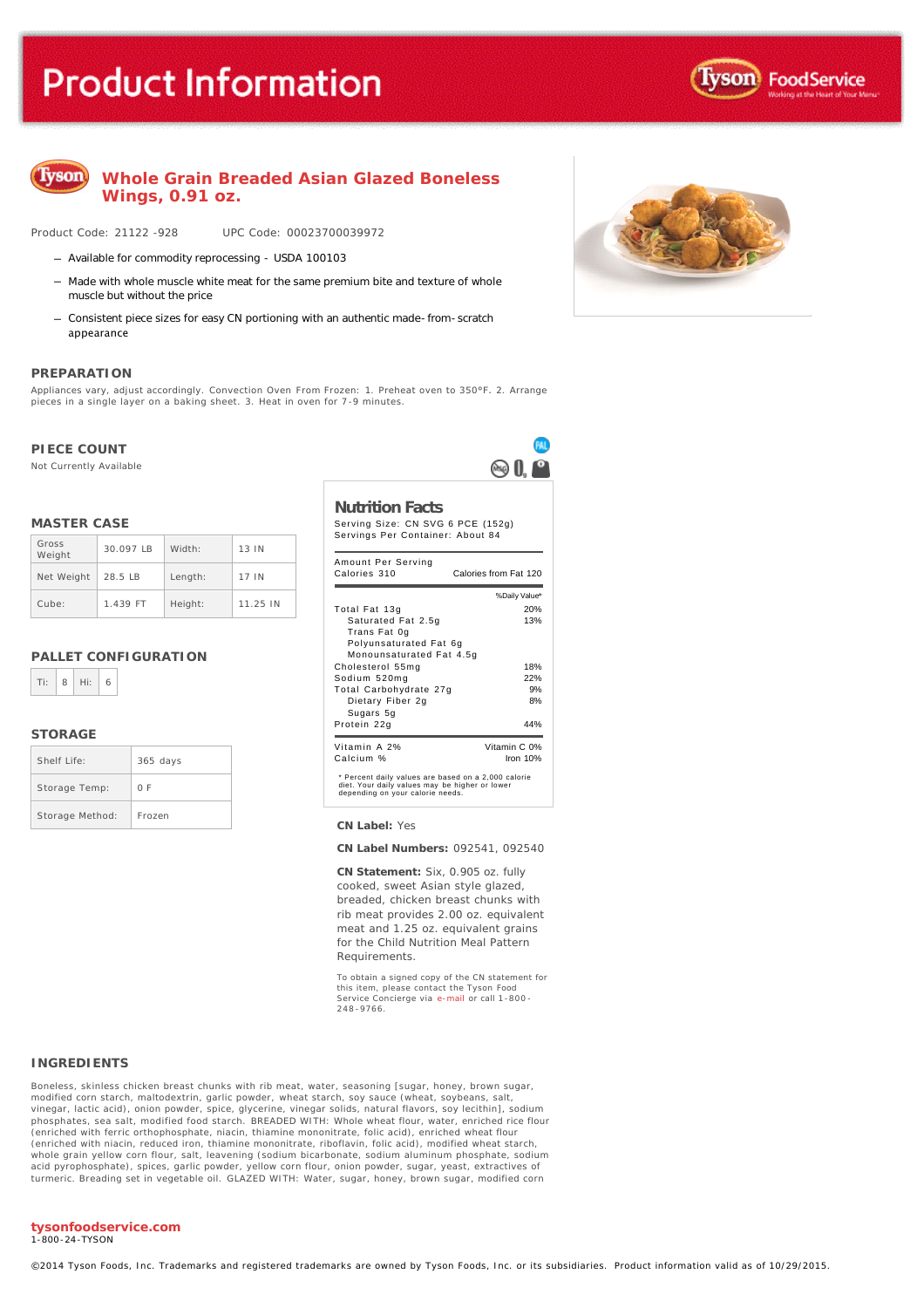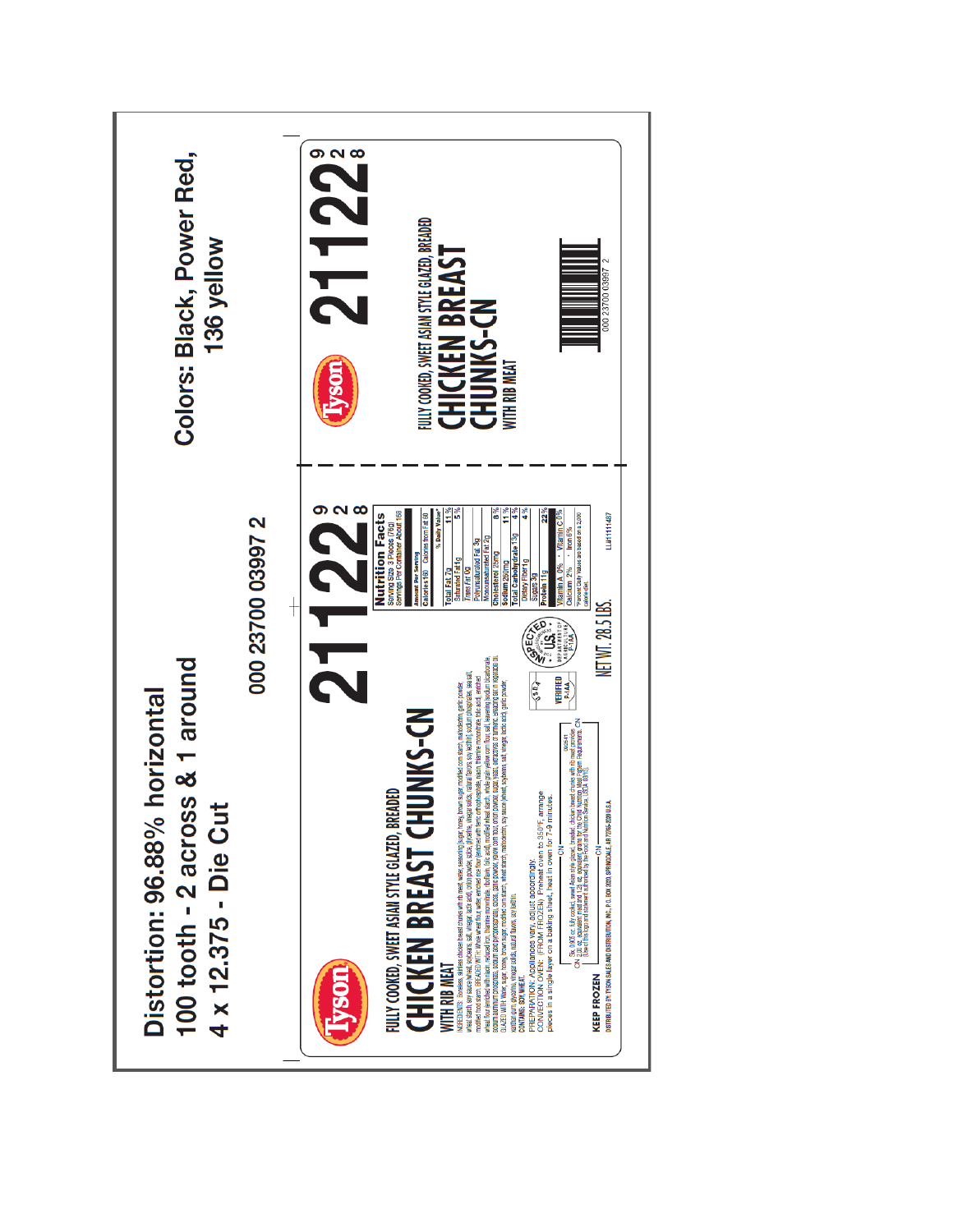

## Sample Product Formulation Statement (Product Analysis) for Meat/Meat Alternate (M/MA) **Products**

Child Nutrition Program operators should include a copy of the label from the purchased product carton in addition to the following information on letterhead signed by an official company representative.

ASIGLING Brookst Code No. 2-1122-923 Product Name: C SWPPT  $NUGGe+$ <br>Case/Pack/Count/Portion/Size: 08.6 1b MC<br>1 portion =  $U(0.902)$  pc = 6.702 Manufacturer:  $\sqrt{\frac{1}{\sqrt{2}}}$ I. Meat/Meat Alternate

Please fill out the chart below to determine the creditable amount of Meat/Meat Alternate

| <b>Description of Creditable</b><br>Ingredients per<br>Food Buying Guide (FBG) | <b>Ounces per Raw</b><br><b>Portion of Creditable</b><br>Ingredient | <b>Multiply</b> | <b>FBG Yield/</b><br><b>Servings</b><br>Per Unit | <b>Creditable</b><br>Amount * |
|--------------------------------------------------------------------------------|---------------------------------------------------------------------|-----------------|--------------------------------------------------|-------------------------------|
| MICKED DRASH                                                                   |                                                                     |                 |                                                  |                               |
|                                                                                |                                                                     |                 |                                                  |                               |
|                                                                                |                                                                     |                 |                                                  |                               |
| A. Total Creditable M/MA Amount                                                |                                                                     |                 |                                                  |                               |

\*Creditable Amount - Multiply ounces per raw portion of creditable ingredient by the FBG Yield Information.

#### II. Alternate Protein Product (APP)

If the product contains APP, please fill out the chart below to determine the creditable amount of APP. If APP is used, you must provide documentation as described in Attachment A for each APP used

| Description of APP,<br>manufacture's name,<br>and code number                    | <b>Ounces</b><br>Dry APP<br>Per Portion | <b>Multiply</b> | $%$ of<br>Protein<br>As-Is* | Divide by<br>$18**$ | <b>Creditable</b><br>Amount<br>$APP***$ |
|----------------------------------------------------------------------------------|-----------------------------------------|-----------------|-----------------------------|---------------------|-----------------------------------------|
|                                                                                  |                                         |                 |                             | $\div$ by 18        |                                         |
|                                                                                  |                                         |                 |                             | $\div$ by 18        |                                         |
|                                                                                  |                                         |                 |                             | $\div$ by 18        |                                         |
| <b>B. Total Creditable APP Amount'</b>                                           |                                         |                 |                             |                     |                                         |
| C. TOTAL CREDITABLE AMOUNT $(A + B$ rounded down to<br>nearest $\frac{1}{4}$ oz) |                                         |                 |                             |                     |                                         |

\*Percent of Protein As-Is is provided on the attached APP documentation.

\*\*18 is the percent of protein when fully hydrated.

\*\*\* Creditable amount of APP equals ounces of Dry APP multiplied by the percent of protein as-is divided by 18. Total Creditable Amount must be rounded down to the nearest 0.25oz (1.49 would round down to 1.25 oz meat equivalent). Do not round up. If you are crediting M/MA and APP, you do not need to round down in box A (Total Creditable M/MA Amount) until after you have added the Total Creditable APP Amount from box B to box C.

Total weight (per portion) of product as purchased  $5.75$ 

Total creditable amount of product (per portion) Total creditable amount of product (per portion)<br>  $\overline{a}$ .  $\overline{a}$ <br>
(Reminder: Total creditable amount cannot count for more than the total weight of product.)

I certify that the above information is true and correct and that a  $\leq$ . I ounce serving of the above product (ready for serving) contains  $\bigcup$ . O ounces of equivalent meat/meat alternate when prepared according to directions.

I further certify that any APP used in the product conforms to the Food and Nutrition Service Regulations (7 CFR Parts 210, 220, 225, 226, Appendix A) as demonstrated by the attached supplier documentation.

Signature Printed Name

Project leader R+D  $\frac{10/30/15}{\text{Date}} \frac{479-20}{\text{Phone Number}}$ 

 $2.007$